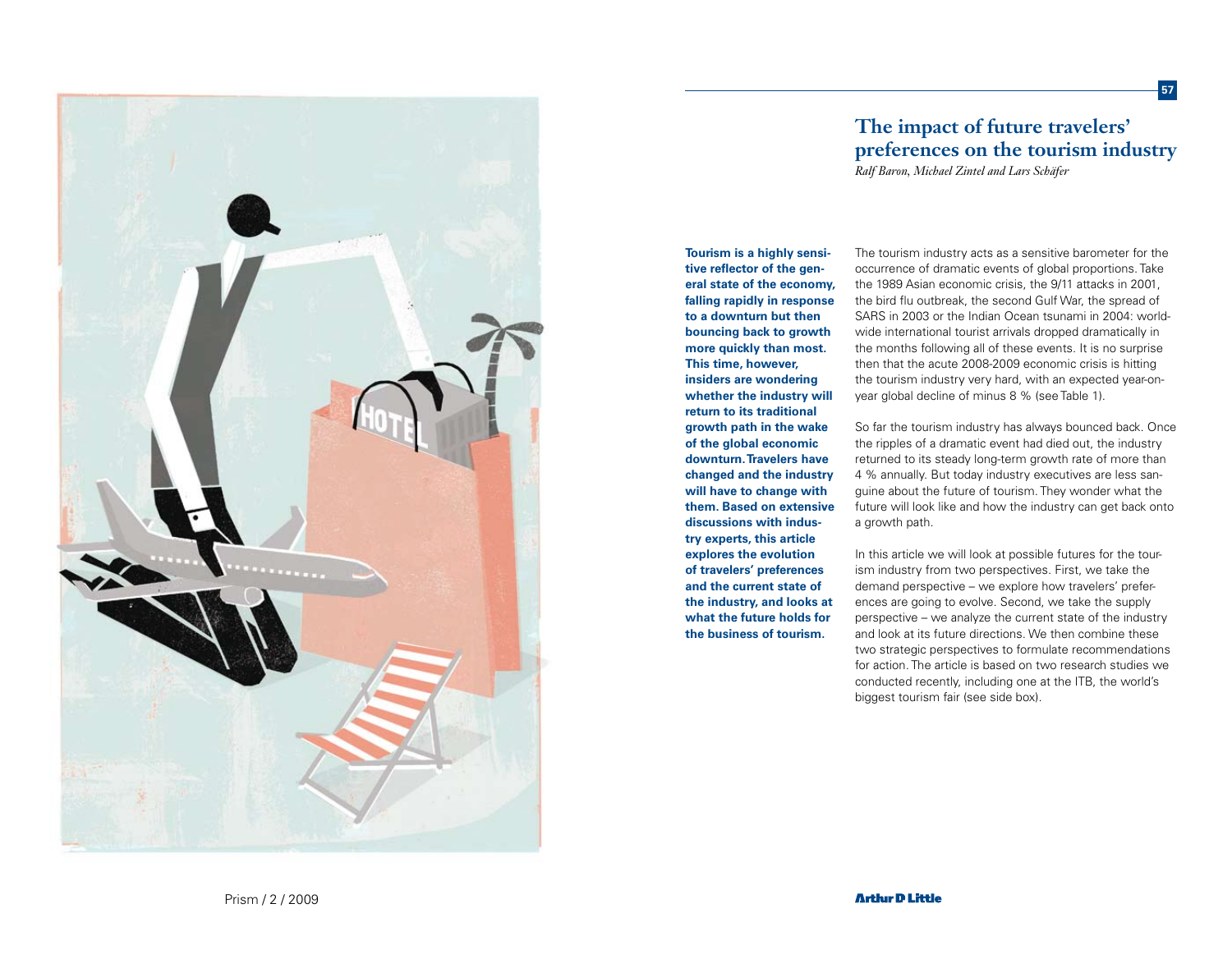#### **About the research**

**58**

*According to the World Travel and Tourism Council (WTTC), the combination of direct and indirect activities of travel and tourism accounts for nearly 10 % of global GDP, 11 % of world exports and 9.5 % of world* 

*investment.*

We use the term "tourism" to refer to travel for recreational, leisure or business purposes. Tourism is one of the major business sectors globally. According to the World Travel and Tourism Council (WTTC), the combination of direct and indirect activities of travel and tourism accounts for nearly 10 % of global GDP, 11 % of world exports and 9.5 % of world investment.

Building on the work we have been doing with the key players in the tourism industry, we recently conducted two specific research studies. The first was conducted at the end of 2008 and addresses the future of traveling from a consumer perspective. The second was conducted at the world's biggest tourism fair, the ITB in Berlin, in the spring of 2009 and provides an industry snapshot, as we collected data from more than 150 companies, including brokers, tour operators, accommodation providers and managers of destinations.

This article also refers to secondary sources such as the UNWTO's World Tourism Barometer, the ITB World Travel Trends Report, the World Economic Forum's Travel & Tourism Report, Statistisches Bundesamt, FUR Reiseanalyse/RA 2007, Official Airline Guide (OAG), IPK International, CN and GfK.

Both the tourism demand and supply sides differ significantly among regions and cultures. This article focuses on Europe, which is the biggest market, representing 60 % of worldwide tourism demand, valued at US\$857 billion in 2008.

# **Future travelers' preferences**

Until 2007 the tourism industry showed a steady annual growth of more than 4 %, with worldwide international tourist arrivals reaching about 900 million in 2007. The economic crisis that erupted in 2008 put an end to that, with a decline of 8 % expected for 2009. This global average hides much stronger declines in specific markets such as Spain (see side box).



#### **The impact of the economic crisis on tourism in Spain**

According to the UNWTO, Spain is the second most important tourism destination worldwide, with nearly 60 million international visitor arrivals in 2007. The tourism industry, which includes the activities of traditional service providers such as airlines and hotels, is highly critical for Spain's economy. In 2008, it accounted for US\$102 billion of revenues and more than 3.6 million jobs in a population of 43.6 million. It accounts for 23 % of the country's total export earnings.

The Spanish tourism industry is in serious trouble today. According to Exceltur, Spain's association of tourism companies, the tourism industry saw a 7 % decrease in activity in the first quarter of 2008. Its President estimates a 5.6 % decrease in tourism GDP for the whole of 2009. Data published recently by the Ministry of the Interior show that the number of tourists visiting Spain in the first quarter of 2009 was down 16.3 % compared to the same period in 2008. The year 2009 is best described by slogans such as "the worst year since…", "the highest decline since…" or "the lowest revenues in (so many years)."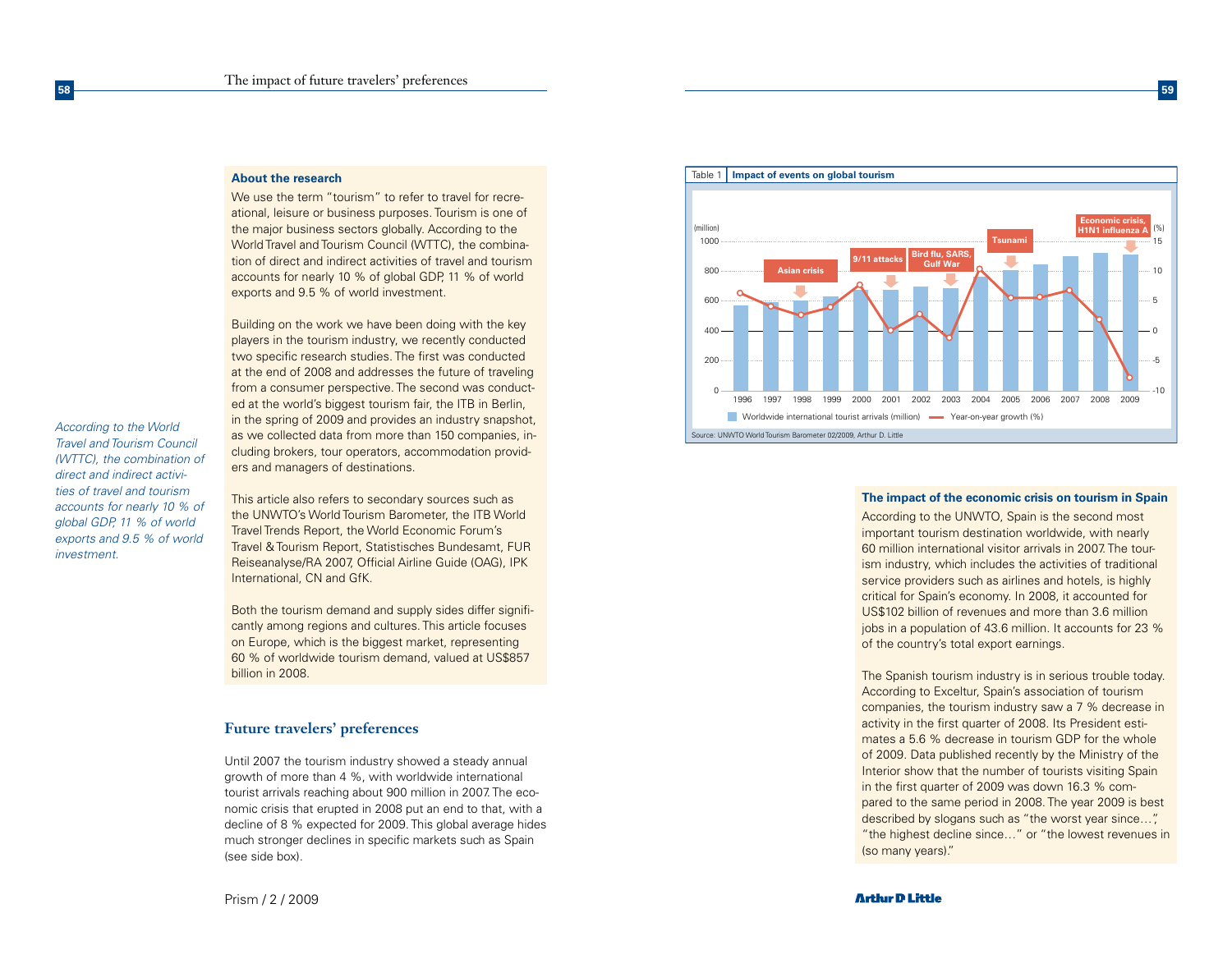Declining fortunes at major destinations such as Spain translate into hardship for operators in major source markets, such as Germany and the UK. TUI Travel, the global leader in tour operation, reported a 12 % yearon-year decrease in turnover for the second quarter of 2009. Thomas Cook, one of its key competitors, is facing similar challenges.

The key question is: is this decline just a temporary trend interruption, or has the nature of demand changed irrevocably? Does the economic crisis merely translate into a lower yet transitory financial ability to travel, or will the preferences of "traveler 2020" have evolved fundamentally?

Clearly, being mobile is a prominent human desire that will not disappear. As soon as a set of fundamental needs are satisfied, people develop the appetite to spend their free time exploring a difference to their daily lives. But, while this enduring desire leads to continuous business for the travel industry, the way people express it fluctuates over time.

*decline just a temporary trend interruption, or has the nature of demand changed irrevocably?*

**60**

Our latest analyses show that travel habits and needs have changed significantly in recent years. Traditionally "typical travelers" came from Europe or North America. They were middle-aged people, collecting information about The key question is: is this their trip through travel agencies. They showed a consis- The key question is: is this america. tent consumption pattern – for example, a preference for a top brand airline coincided with the choice of a hotel. They bought their trips in a package, i.e. a flight, hotel and leisure program were supplied by a single source. Satisfaction of individual needs drove their choices, with little concern for the social or natural environment.

> The "traveler 2020" will be very different. Our trend analysis shows six major differences:

1. Travelers will be more international. The share of travelers from Asia Pacific and the Middle East will continue to grow. From 1990 to 2007, their share of outbound trips increased from 16 % to 23 %. In that same period the share of travelers from the Americas declined from 23 % to 17 %.

Prism / 2 / 2009

*Our latest analyses show that travel habits and needs have changed significantly in recent years. Traditionally "typical travelers" came from Europe or North* 

2. Travelers will be older. The share of travelers older than 60 years will increase to more than 25 % in 2020, up from 21 % in 2000.

**61**

- 3. Travelers will be even more digitally oriented than they are today. The internet as a channel will allow a more active traveler. While he or she will opt for the help of brokers, the traveler will be less dependent on them. In 2007 39 % of travelers were already searching for information online and 19 % were booking online.
- 4. Travelers will be increasingly "hybrid", with a polarization and less consistency in their travel expenditures. A wish to use cheap accommodation will coincide with the desire to have a high-class service offering at a destination in a particular area, for example in health or education. Or they may use a low-cost airline but choose a five-star hotel.
- 5. Travelers will abandon "packaged tours" in favor of individually tailored services. The share of packaged tours of all booked journeys is expected to decline to 20 % by 2020, compared to 33 % in 2004.
- 6. Travelers will show a growing concern for sustainability. They will increasingly take ecological aspects into consideration when making travel purchasing decisions.

The combination of these mega-trends points to a strong demand for new service offerings from the tourism industry. Future offerings will be characterized by labels such as convenience, sustainability, community, cosmopolitanism, learning and virtualization. Globalization will bring in more styles, habits, desires and cultures. Changing demographics will bring in older consumers. Travelers will embrace digitalization. In short, traveler preferences and attitudes that have been stable for many years are shifting. Travelers are better educated, less easy to categorize into solid and stable segments, and more concerned about the environment. These shifts go well beyond the temporary effects induced by the economic crisis. They are far-reaching and durable.

As a consequence of the more heterogeneous and fastchanging profile of travelers, the tourism industry's service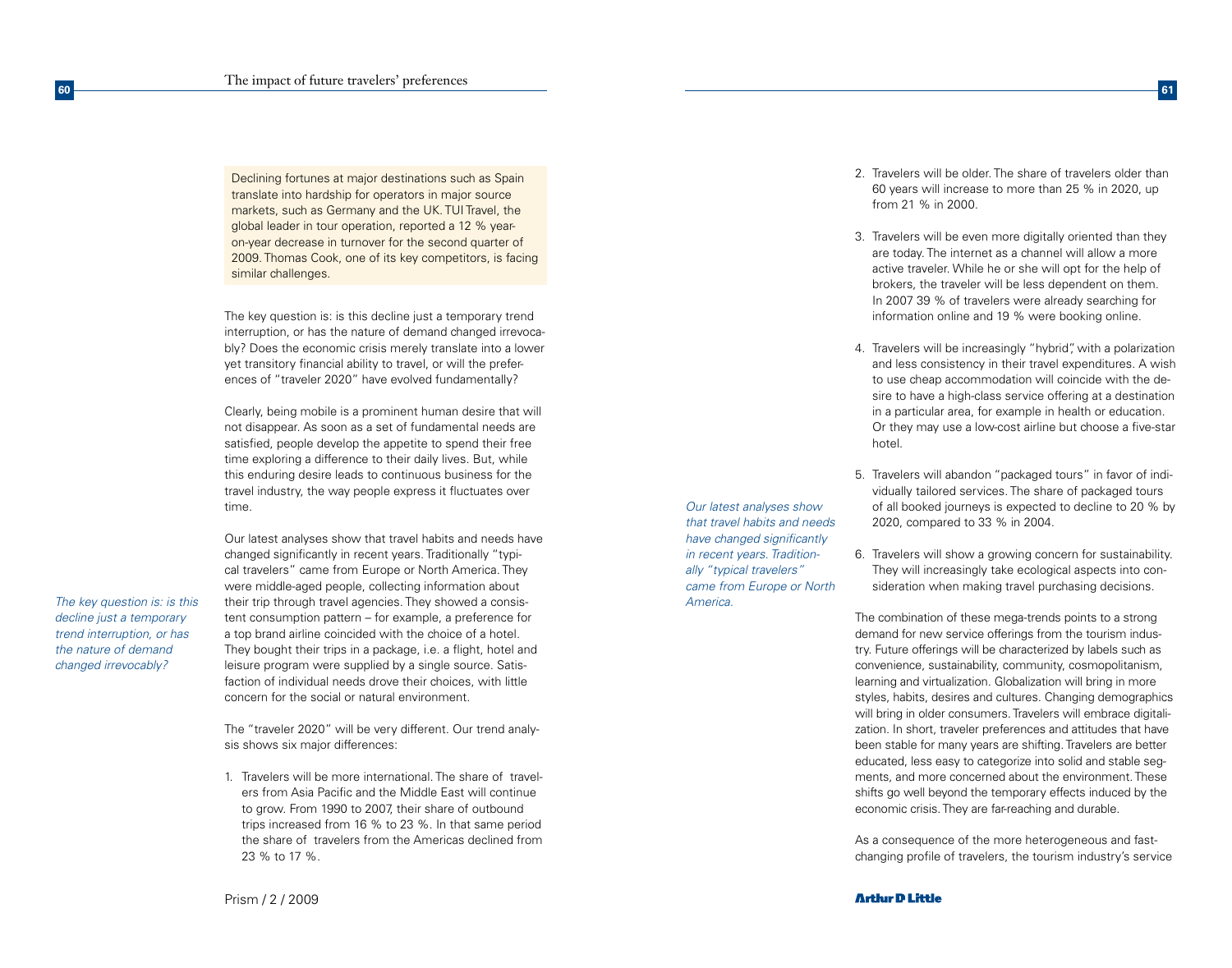**62**

offerings and business models will have to change too. The industry will need to go for customization and individuality when responding to more specific and detailed traveler requests. While the tourism industry is obviously studying these trends, the question remains to what extent it has already translated them into new service offerings. Therefore let's have a look at the supply side.

# **The fortunes of the tourism industry**

A look at the value chain and the actors involved is helpful in assessing how the tourism industry will change (see Table 2). The value chain covers trip planning and booking, the flight, the transfer, the provision of accommodation and the trip experience on-site. The parties active along this value chain are brokers, tour operators, accommodation providers and managers of destination services, including tourist boards.

| The tourism value chain and the main actors<br>Table 2                        |                                                                                             |                                      |               |                 |                    |            |
|-------------------------------------------------------------------------------|---------------------------------------------------------------------------------------------|--------------------------------------|---------------|-----------------|--------------------|------------|
| <b>Information provider</b><br>Primary task<br>◯ Secondary task ◯ Not covered |                                                                                             | <b>Trip</b><br>planning<br>& booking | <b>Flight</b> | <b>Transfer</b> | Accom-<br>modation | (Day-)Trip |
|                                                                               | <b>Brokers</b><br>Travel agencies<br>Online brokers                                         |                                      |               |                 |                    |            |
| Actors                                                                        | <b>Tour operators</b><br>Generalists<br>$\blacksquare$ Specialists                          |                                      |               |                 |                    |            |
|                                                                               | <b>Accommodation providers</b><br>Luxury Business<br>Standard/Budget<br>$\blacksquare$ Club |                                      |               |                 |                    |            |
|                                                                               | <b>Destination managers</b><br>Long-range<br>Medium-range<br>Short-range                    |                                      |               |                 |                    |            |
| Source: Arthur D. Little analysis                                             |                                                                                             |                                      |               |                 |                    |            |

In the traditional tourism business model, the tour operator is the dominant actor. He is heavily involved in all activities across the value chain. In order to respond to customer needs for mobility, leisure and excitement, he offers "package tours" combining various travel components to create a holiday. The typical service package consists of buying a holiday at a travel agency, flying to the destination with a charter aircraft, transferring from the airport to the hotel,

*In the traditional tourism business model, the tour operator is the dominant actor. The question is whether this time-tested business model will survive the shift in travelers' preferences.*

staying in the hotel booked in advance and enjoying the service of a local representative. For the sake of convenience, the traveler goes to one service provider, i.e. the tour operator, who neatly puts all items on one bill. The tour operator has all the capabilities and assets to have full control of the value chain and service provisioning, including car hires, transfers, excursions and a high variety of "lifestyle services".

**63**

The tour operator concept has been so convincing that a number of successful players became "leaders of the pack" in an industry that used to be very fragmented. Companies such as TUI, Thomas Cook, REWE and Kuoni have been growing steadily over the last 15 years, generating revenues in 2008 of around €18 billion, €10 billion, €4.6 billion and €3.3 billion respectively. These four companies have a combined 80 % share of the European market. They work on a global scale (e.g. TUI operates in 180 countries), run hotels and clubs (e.g. Thomas Cook operates nearly 90 hotels through direct control or via franchise services), operate aircraft (e.g. TUI has a fleet of more than 150 aircraft) and unite travel agencies under their umbrella (e.g. REWE oversees around 2,600 agencies).

The question is whether this time-tested business model will survive the shift in travelers' preferences that we described above. To answer that question, let's take a closer look at each of the four actors shown in Table 2, the impact of the current crisis on their business, the measures taken to cope with that impact and what the future may hold for them.

## **Brokers**

Brokers are travel agencies or online platforms selling packaged tours or single components of a trip. Brokers' revenues in the first quarter of 2009 were 10 % below those in the same period in 2008. For the full year 2009, revenues are expected to decline by 15 %.

Tour operators are putting heavy pressure on the commission-based compensation of travel agencies, which are losing ground to online brokers. The economic crisis has made consumers more insecure about their buying decisions.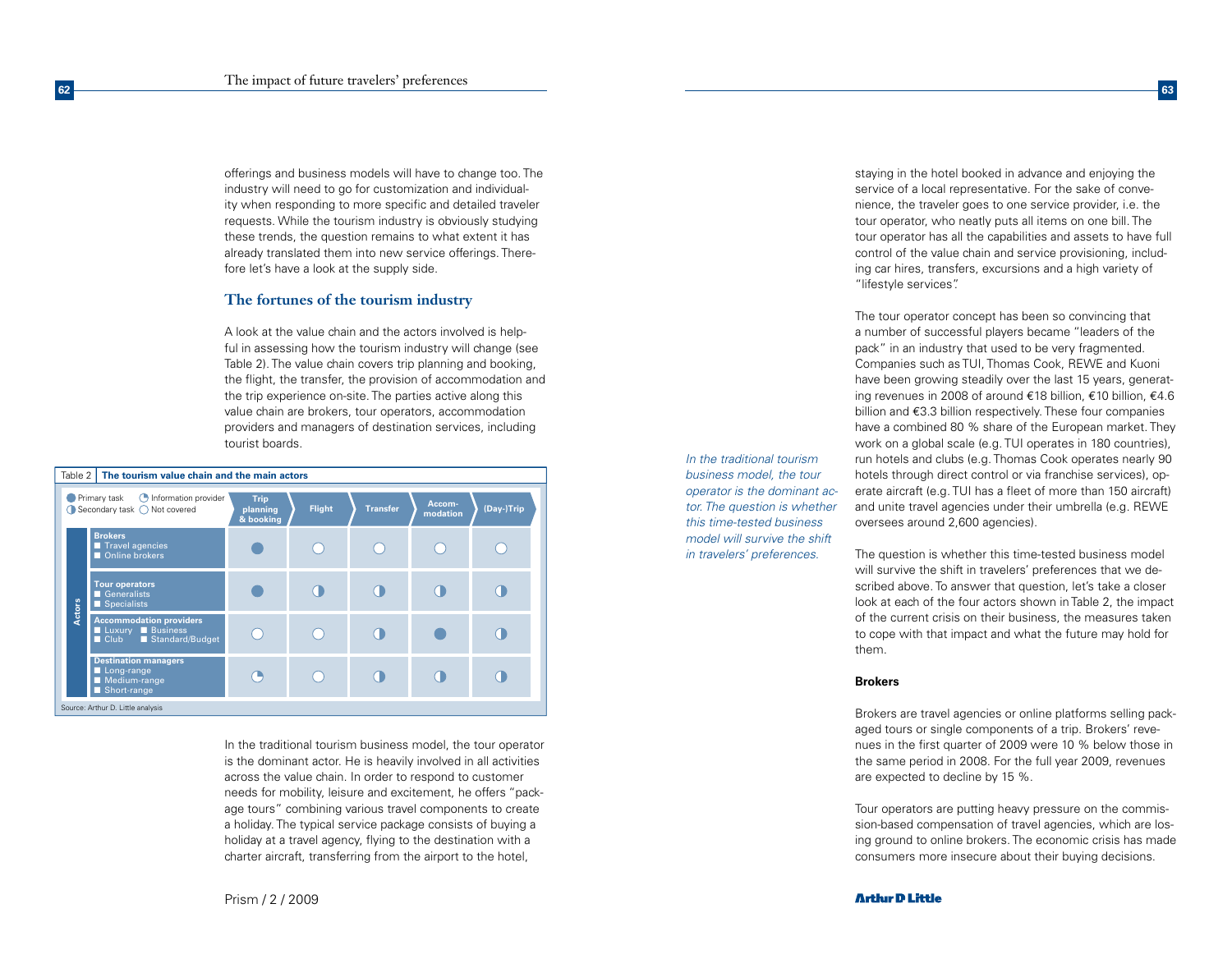They hesitate to make long-term commitments and prefer last-minute deals. Accordingly business is shifting toward online brokers (see side box).

## **Broker case example: Expedia and Orbitz**

Expedia and Orbitz, two of the internationally most frequently used online booking sites, abolished booking fees on flight offers in May 2009. Expedia also eliminated change and cancellation fees on all hotel, car rental and cruise reservations. Subsequently Orbitz lowered booking fees for hotel reservations.

*ting heavy pressure on the commission-based compensation of travel agencies, which are losing ground to online brokers. The economic crisis has made consumers more insecure about their buying decisions.*

*Tour operators are put-*

**64**

As a result, Orbitz's air transaction volume in the second quarter of 2009 grew by 22 % compared to the first quarter, but its revenues decreased by 19 %. As direct-to-consumer distribution is strengthening and thus threatens the online brokers' position, the fee waivers have stimulated indirect online travel bookings. They are a meaningful differentiator for Orbitz and Expedia, but also erode their revenues.

Short-term, all players in the broker segment are responding actively to the crisis through price measures such as best-price guarantees or the abolition of booking fees (e.g. by online brokers such as Expedia and Orbitz), and through special promotional campaigns, such as joint sales. The sustainable path to the future, however, is linked neither to price nor promotion, but to going increasingly online. Players such as Weg.de and others are enhancing their internet booking machines and offering more sophisticated, complete and easy-to-use services.

#### **Tour operators**

Over recent years a differentiation has emerged between generalist and specialist tour operators. Generalists offer the whole travel portfolio while specialists focus on specific target groups (e.g. high-income couples with no children, families or singles) or products (e.g. golf trips, culture or adventures).

The economic crisis is affecting the two types of operators differently. Generalist operators have suffered from a

*Operators are responding to the crisis with a variety of product, promotion and price measures, such as extended cancellation insurances, fringe benefits (e.g. baby accessories), campaigns, lotteries, early-bird discounts and price reimbursements.*

significant drop in bookings in the latest winter and summer seasons. Middle-class and low-end customers especially are breaking away as customer groups. Recently, generalists have experienced intensified competition, with some operators reporting a 10 % decline in bookings. Specialist operators are much less affected. For example, cruise operators, both sea and river, have shown steady growth in recent years, with some reporting double-digit growth. Specialist services will continue to grow in the future.

**65**

Operators are responding to the crisis with a variety of product, promotion and price measures, such as extended cancellation insurances, fringe benefits (e.g. baby accessories), campaigns, lotteries, early-bird discounts and price reimbursements. However, none of these makes a real difference in today's marketplace. The operator's sustainable future success will be the result of its flexibility, i.e. its ability to respond to changing market conditions and the particular needs of specific user groups. These needs may refer to willingness and ability to spend and to the way of selecting a destination or trip type. An operator's flexibility may be linked to the type and number of assets it operates. For example, does it operate a network of partners or is it a self-sufficient player running its own travel agencies, hotels and aircraft? Whatever the set-up of assets, flexibility will be the winning differentiator in the years to come.

#### **Accommodation providers**

Accommodation is classified into five segments: luxury, club, business, standard and budget. The economic crisis is hitting hard at the middle segments (club, business and standard). For example, occupancy rates in club and standard hotels in Europe fell by nearly 4 % from the beginning of the crisis to around 65 % in June 2009. Germany counted one million fewer overnight stays in business hotels in 2008 compared to the previous year, which contrasts sharply with the traditional growth projections of 3 % in this segment. Clearly the budget segment is the current winner. For example, German business travelers' stays in one-star and two-star hotels increased by 60 % in 2008 compared to 2007. At the other end of the spectrum, demand for luxury leisure accommodation will stay constant or even increase slightly.

Prism / 2 / 2009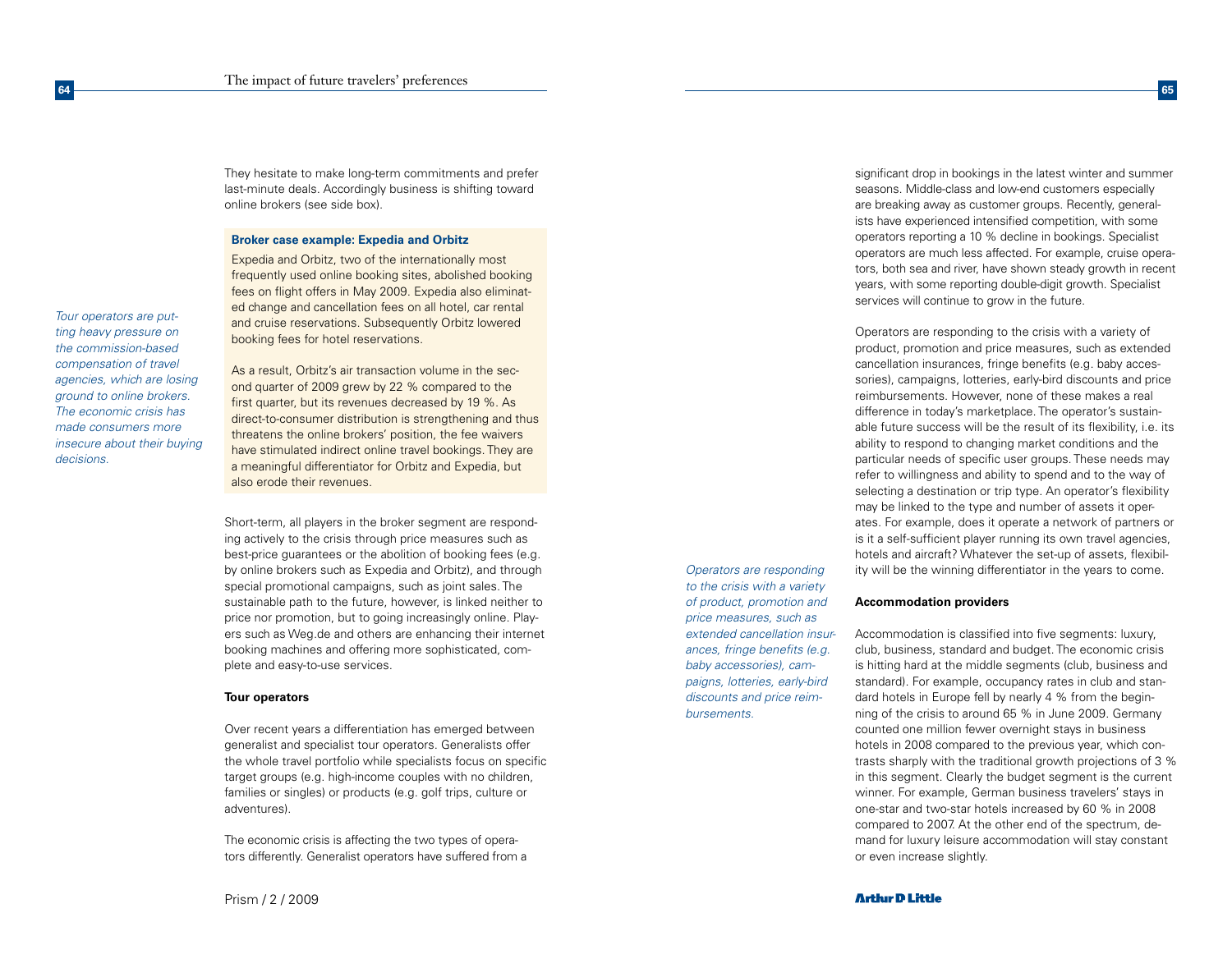As a result of the crisis, accommodation providers are currently engaged in a price war through such devices as lastminute offers, family premiums, business flat rates and additional benefits. These measures may give the impression of a blurring of boundaries between the five segments. Looking beyond the crisis, however, we do not expect the emergence of a new segmentation. The current segments reflect a natural segmentation of the market. However, high-quality providers have to be careful not to risk their positioning, if eroding margins eventually lead them to lower their service levels and postpone maintenance work. As with tour operators, flexibility will be the determining capability of successful accommodation providers. They must be able to adopt their offerings – in an economical way – to travelers' changing needs (see example in side box).

## **Accommodation case example: Motel One**

*As a result of the crisis, accommodation providers are currently engaged in a price war through such devices as last-minute offers, family premiums, business flat rates and additional benefits.*

**66**

Motel One identified the trend towards budget hotels with a decent standard early and took the opportunity through innovation. With the slogan "A lot of design for little money," it sought quality leadership in the lowbudget segment. For example, it established a functional lobby and room concept and integrated design and lifestyle in a formerly rather faceless segment.

While average RevPAR (revenue per available room) in the German hotel business fell by 14 % at the beginning of 2009 compared to the same period in 2008, Motel One's increased by 10 % as a result of its clear targetgroup focus. In the last three years its revenues and EBITDA have increased by 41 and 100 % respectively. While most hotel chains are currently taking bottom-line measures, Motel One plans an expansion to European metropolises and additional openings in Germany. Motel One's CEO was recently named "Hotelier of the Year 2009."

The Motel One example shows that the basic assumptions about the success factors in this industry may have to change with changing external conditions. By clearly understanding customer demands and consistently addressing them, companies such as Motel One can attain long-term competitive advantage and eventually market leadership.

*The main response of destination managers to the crisis is similar to that of other actors in the tourism value chain: reducing prices and stepping up promotion.*

#### **Destination managers**

For destinations, a distinction is made between long-range (long-haul flights), medium-range (more than 500km) and short-range targets (less than 500km). The impact of the economic crisis differs with each target. Long-range destinations are the hardest hit, with year-on-year declines ranging from 15 % for Africa to 7 % for the Far East. The picture for medium-range destinations is mixed: markets such as Turkey and Morocco are growing while others, such as mainland Spain, the Canaries and the Balearics are showing a sharp decline. Unsurprisingly, short-range destinations are performing the best.

**67**

The main response of destination managers to the crisis is similar to that of other actors in the tourism value chain: reducing prices and stepping up promotion. Kenya, for example, cut visa costs by half. However, while more attractive prices are leading to the rediscovery of closer destinations, we do not expect a dramatic shift in travelers' preferences in the long run as far as destinations are concerned.

# **The changing rules of the game**

The measures that tourism companies can take to cope with today's challenges (i.e. the impact of the economic crisis) and prepare for tomorrow's opportunities (i.e. travelers' evolving preferences) fall into three categories:

- • **Short-term operational measures:** These are responses to fluctuations on the demand side. They do not involve real change but serve as counter-measures to the crisis. Typical examples are product alterations, price adaptations and promotional activities.
- • **Mid-term strategies:** These are moves that involve the development of innovative products, expansion into new segments or the use of new marketing channels.
- **Business model changes:** These relate to more radical shifts in the way the company intends to make money, such as changing the scope of its activities along the value chain, interfacing differently with third parties (such as customers, suppliers and partners), acquiring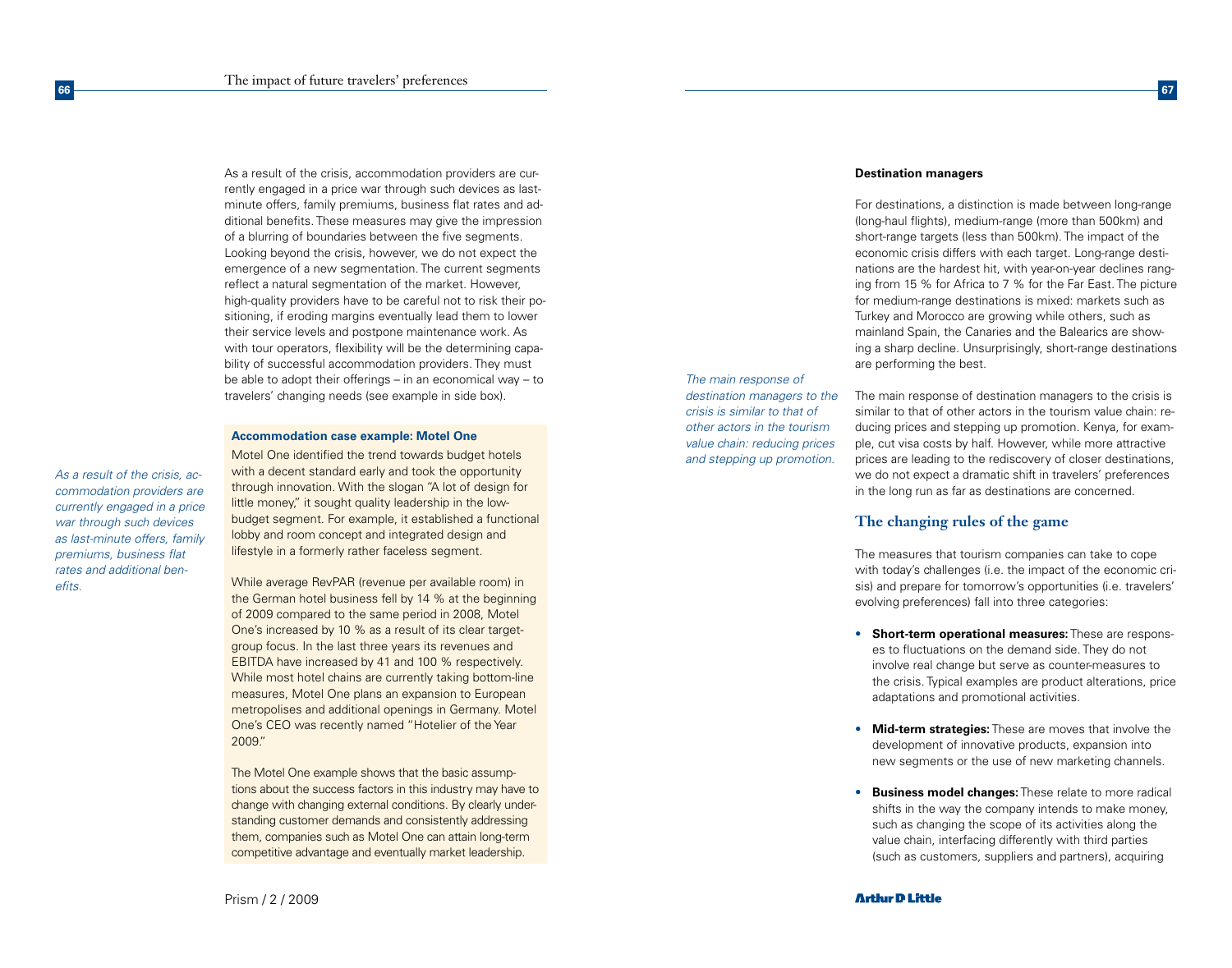**68**

novel assets or capabilities, or changing the cost structure or pricing format.

Using the results from the snapshot we took at the ITB fair in Berlin, we find that the measures tourism companies are taking today fall either into the first or second category, with none in the "business model change" category (see Table 3).



Do these results mean that the tourism industry is not on the verge of radical change? Will the future of tourism be a continuation of the past, once today's cyclical setback has been overcome? Will its historic business model survive? Before answering these questions, let's consider two things.

First, the tourism industry has been very successful for decades. Years of steady growth have established a sophisticated value chain structure in which a number of players have thrived. Integrated travel companies have established themselves to service the whole value chain, while specialists such as travel agencies have occupied attractive niches. The industry is used to temporary crises and has always bounced back to growth when countermeasures took effect. The responses to the current economic crisis follow that well-trodden path. So a winning formula should not be discarded lightly.

*Will the future of tourism be a continuation of the past, once today's cyclical setback has been overcome? Will its historic business model survive?*

Second, business model changes are often induced by new entrants from adjacent areas rather than by the incumbents. But the current economic crisis has hit many players in adjacent areas even harder than the tourism players, and they are unlikely to dabble in business model changes now. For example, major European airlines reported a sales decrease of more than 3 % and an average EBIT decrease of 15 % for the first half of 2009 compared to the same period in 2008. Likewise, major European airports report an average decline of more than 6 % and 10 % in sales and EBIT respectively.

**69**

However, less proximate players, such as service providers, brokers and technology providers, may enter the market and trigger a reorganization of the current industry set-up. One outcome could be further disintermediation as a result of the greater influence of service providers (such as hotels and airlines). Another could be a new positioning of brokers and technology providers, possibly as single integrated players. We are already seeing "asset-light" service companies using the internet both as their main sales channel and as a production platform for creating new service offerings. In short, once the dust of the current crisis has settled, we will clearly see the effects of new rules of the game.

# **Insights for the executive**

The tourism industry, just as many others, has been hit hard by the current economic crisis. But it is used to temporary crises, such as the 9/11 attacks and SARS, and has always bounced back to growth when its countermeasures took effect. Yet industry executives today are less sanguine about the future of tourism. They wonder what the future will look like and how the industry can get back onto a growth path.

To determine possible futures for the tourism industry, we first took a demand perspective, i.e. we explored how travelers' preferences are going to evolve. Of course, the crisis has reduced people's financial ability to travel, but what is happening now is more than just a temporary trend interruption. The nature of demand is changing irreversibly and the preferences of "traveler 2020" will have evolved fundamentally from today's. Our trend analysis